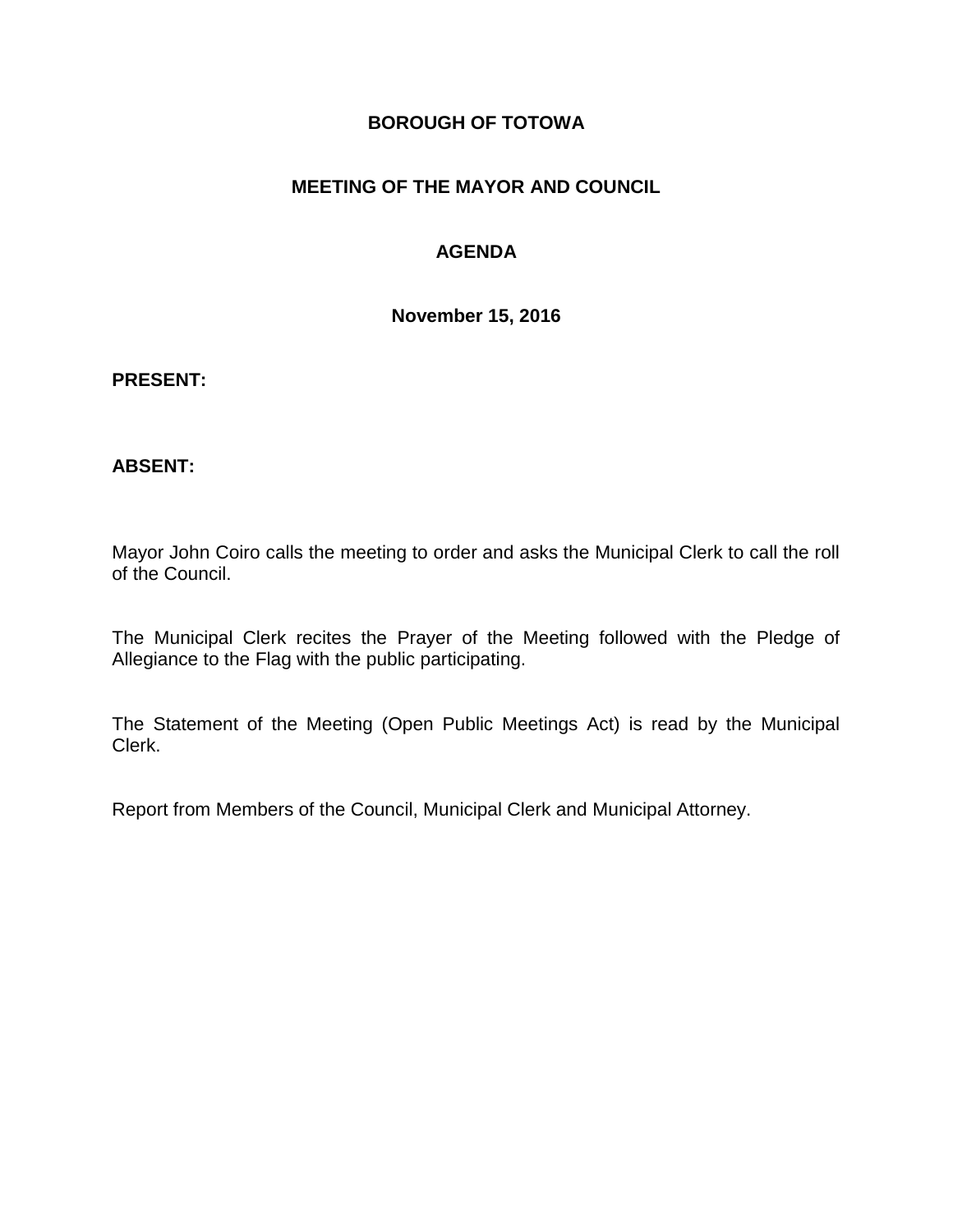Minutes of the Mayor and Council for the meeting of October 25, 2016.

# **COMMITTEE ON FINANCE: PICARELLI, D'ANGELO, FONTANELLA.**

Resolution No. 2016-23 for the payment of bills.

Resolution to effectuate the redemption of Tax Sale Certificate #13-00001 for 4 Columbus Avenue, Block 75, Lot 23.

Resolution to effectuate the redemption of Tax Sale Certificate #13-00002 for 6 Columbus Avenue, Block 75, Lot 24.

Acknowledge receipt of the Report of Annual Tax Sale held on October 20, 2016 from Tax Collector Elaine Reddin.

Authorize the Borough Attorney to prepare and the Borough Clerk to advertise for the RFQ's for 2017 Professional Services.

#### **COMMITTEE ON PUBLIC SAFETY: PUGLISE, FONTANELLA, BUCHER.**

Resolution Authorizing The Purchase And Delivery Of Two Thermal Imagers For The Borough Of Totowa Fire Department.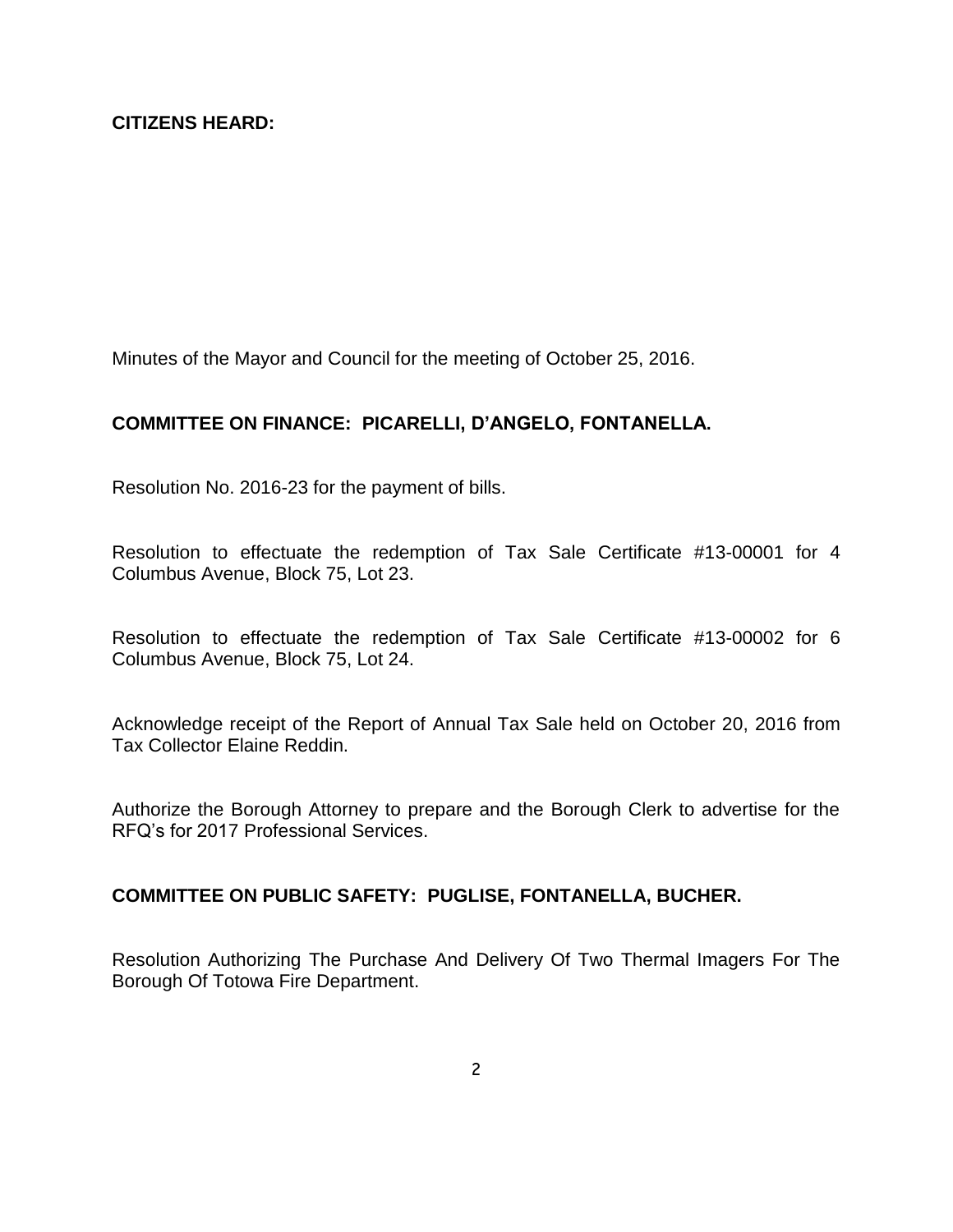Resolution Authorizing Emergency Repairs To Borough Of Totowa Fire Department Truck 1.

Approve payment of the Fire Department Clothing Allowance for 2016.

# **COMMITTEE ON PUBLIC WORKS: D'ANGELO, PUGLISE, ANDRIANI.**

Accept the bids for the CDBG-DR Program Demolition of Homes.

Resolution to award the contract for the CDBG-DR Program Demolition of Homes to the lowest responsible bidder.

Payment Estimate No. 3 (Final) in the amount of \$4,965.46 to Smith-Sondy Asphalt Construction Co., Inc. for the Gordon Avenue Improvements.

# **COMMITTEE ON ENG. & PUB. PROPERTY: FONTANELLA, ANDRIANI, D'ANGELO.**

Accept the bids for the Purchase and Delivery of One Sewer Jetter.

Resolution to award the contract for the Purchase and Delivery of One Sewer Jetter to the lowest responsible bidder.

# **COMMITTEE ON LIAISON & INSPECTION: ANDRIANI, BUCHER, PICARELLI.**

Resolution In Support Of Senate Bill S-2254 And Assembly Bill A-3821 Which Affirms The Language And Legislative Intent Of The Fair Housing Act.